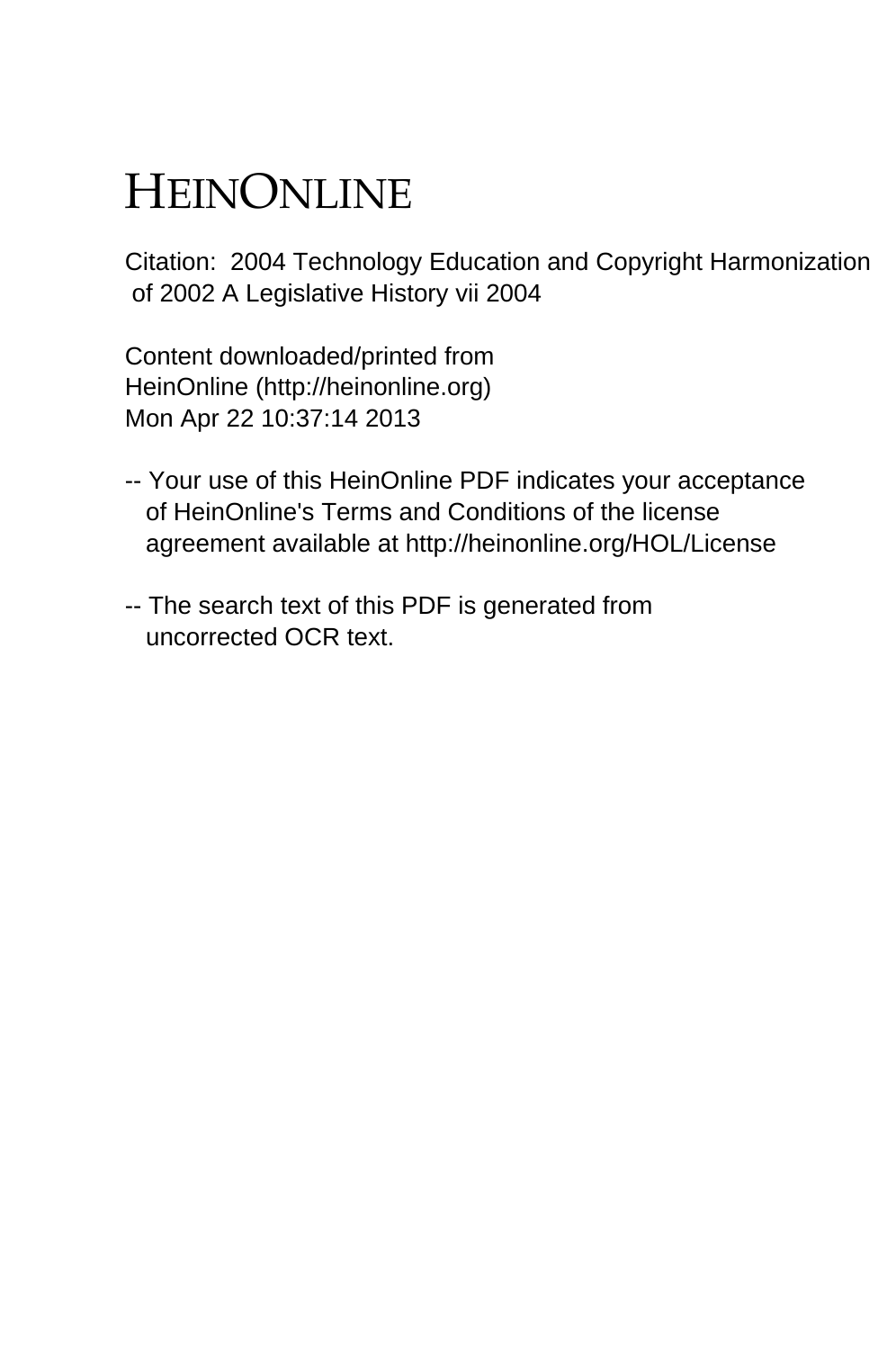## **LEGISLATIVE CHRONOLOGY**

#### **Mar. 7, 2001**

S. 487 introduced by Sen. Hatch.

#### **Mar. 13, 2001**

Hearings held by Senate Judiciary Committee

#### June 5,2001

Reported with an amendment **by** Senate Judiciary Committee.

#### **June 7,** 2001

Passed by Senate.

#### June 8, 2001

Referred to House Judiciary Committee.

#### June **18, 2002**

Referred to House Subcommittee on Courts, the Internet and Intellectual Property.

#### July **27,** 2002

Hearings held **by** House.

#### Sept. **25,** 2002

Reported **by** House Committee on the Judiciary.

#### **Sept. 26, 2002**

Incorporated into Conference Report on H.R. 2215, 21st Century, Department of Justice Appropriations Authorization Act; Conference Report agreed to by House (400-4).

#### Oct. **3,** 2002

Conference Report agreed to unanimously **by** Senate.

vii